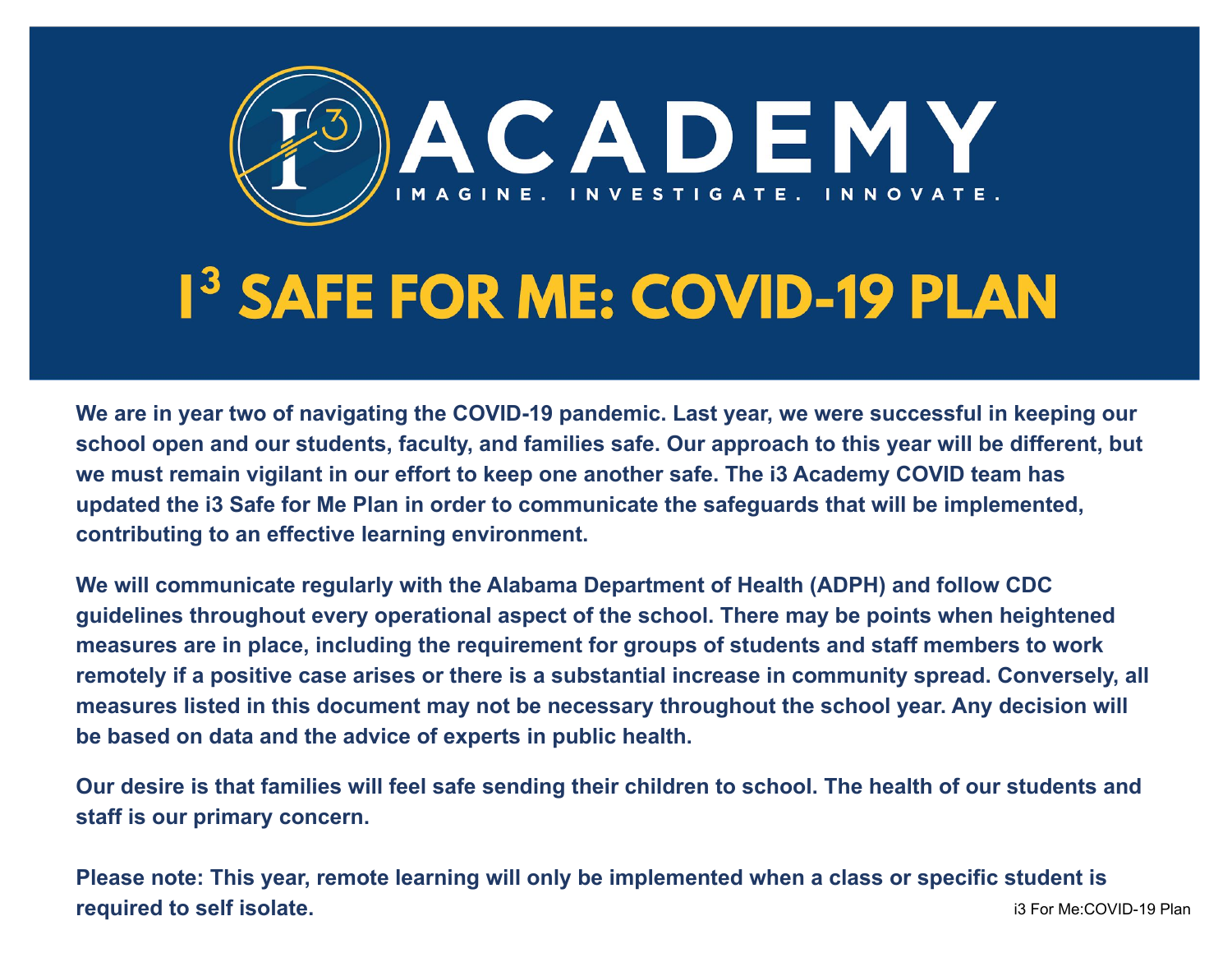### **i3 Safe For Me: School Commitment**

We are asking all stakeholders to do their part to keep i3 Academy safe and healthy. The i3 Academy team is committed to keeping students and staff safe and healthy. The key points of our commitment are the following:

- Communication will be of utmost importance regarding new and continuing developments.
- Student dignity and privacy are always a priority but will be treated with extra care as we manage potential and actual COVID-19 cases in our community.
- School cleanliness and hand hygiene will be implemented to the best of our ability.
- Access to high-quality teachers and curricula will be a priority.
- Support services for special populations (special education, 504, gifted, etc.) will be in place.
- Every effort will be made to ensure access to technology is not a barrier for any family.

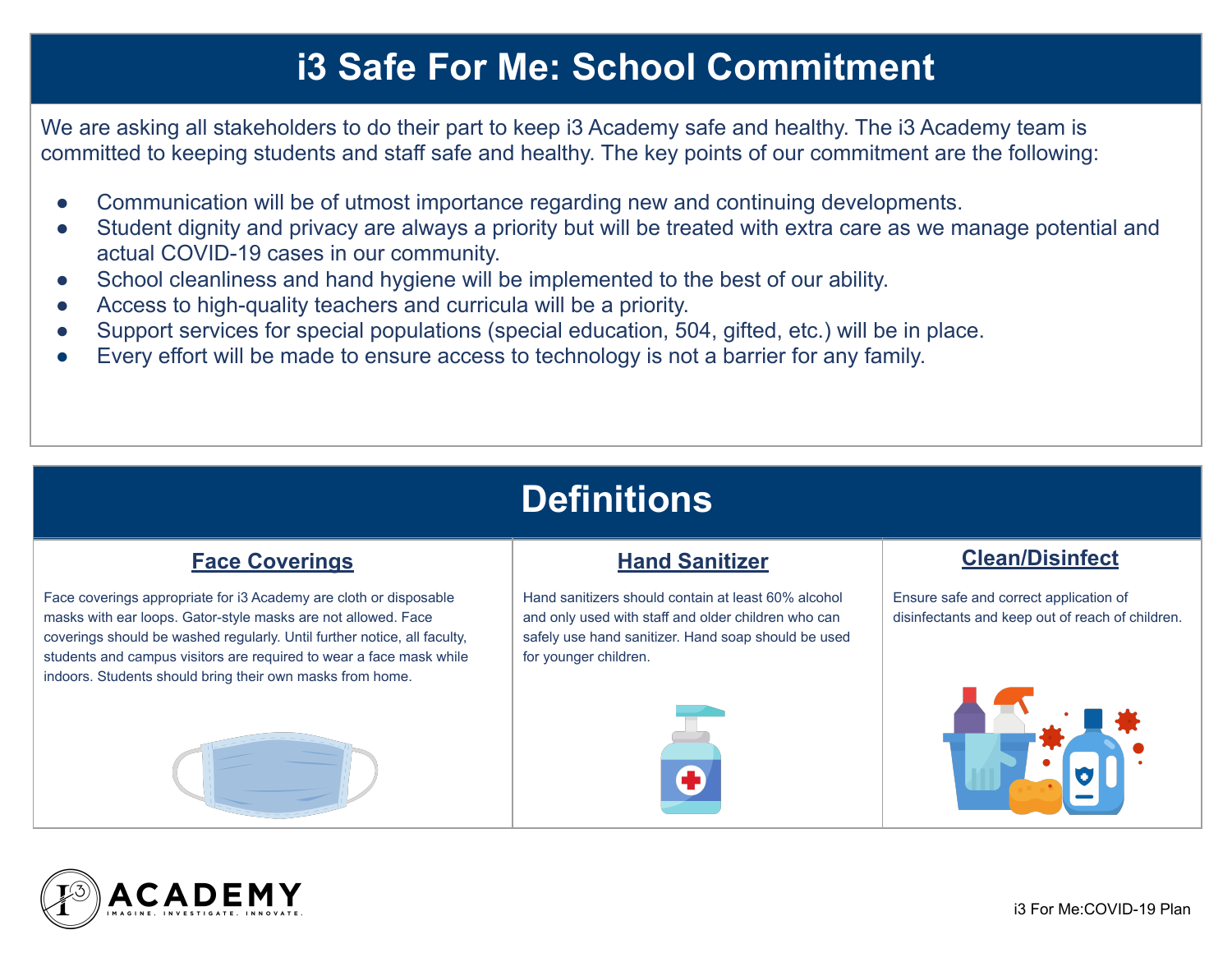#### **Communications**

Communication is the key to success in any large organization, especially when confronting an unprecedented event such as the pandemic. Through family and faculty surveys, we have gained insight and understanding into remote learning experiences during the 2020-2021 school year. This information has informed our future plans.

We will continually measure stakeholder satisfaction and areas for improvement throughout the coming weeks and months by utilizing email communication, private Facebook group polls, and surveys.

On urgent matters, we will send official information through email, robocall, and posts on our website. Our social media platforms will support these messages but will not contain sensitive information. If a COVID-19 case is confirmed in a classroom, we will send an email to close contacts.

**If you have any questions regarding COVID-19, please contact our nurses, Tanya Kendrick at tkendrick@i3academy.org and Sara Ebersold at sebersold@i3academy.org.** 

### **Planning Ahead**

In the event that your child is asked to self-isolate, you will need to make plans for child care at a moment's notice. Please contact your child's potential caregiver in advance.

If your child's class is asked to self-isolate, they will automatically move to a remote setting. An iPad will be sent home with your child, and they will begin learning remotely the next day.

If you do not have access to reliable wifi, please reach out to our technology team (Krystal Wright at kwright@i3academy.org or Aaron Goldberg at agoldberg@i3academy.org). They may be able to help.

**Remote learning is not an ongoing option at this time. When this document refers to "remote", this is in terms of a remote setting when a student or class is in self-isolation. This document outlines the way various elements will be handled when students are in the remote setting.** 

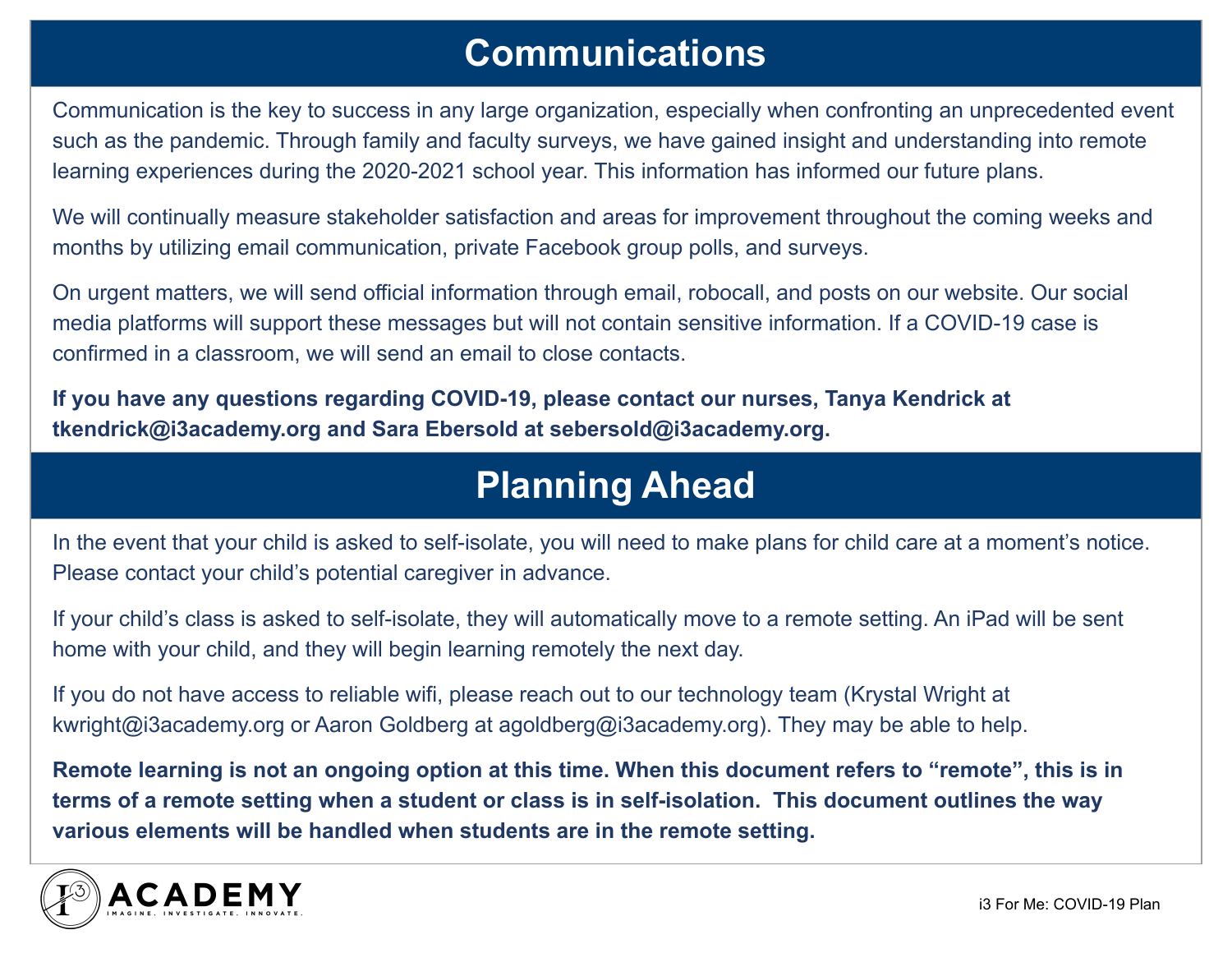| <b>Prevention</b> |                                                                                                                                                                                                                                                                                                                                                                                                                                                                                                                                                                                                                                                                                                                                                                                                                                                                                                                                                                                                                                                                                                                                                                           |
|-------------------|---------------------------------------------------------------------------------------------------------------------------------------------------------------------------------------------------------------------------------------------------------------------------------------------------------------------------------------------------------------------------------------------------------------------------------------------------------------------------------------------------------------------------------------------------------------------------------------------------------------------------------------------------------------------------------------------------------------------------------------------------------------------------------------------------------------------------------------------------------------------------------------------------------------------------------------------------------------------------------------------------------------------------------------------------------------------------------------------------------------------------------------------------------------------------|
| <b>Remote</b>     | Please follow CDC guidelines from home.                                                                                                                                                                                                                                                                                                                                                                                                                                                                                                                                                                                                                                                                                                                                                                                                                                                                                                                                                                                                                                                                                                                                   |
| In Person         | Students are required to bring masks to school. They must wear the mask at all<br>$\bullet$<br>times.<br>If a student arrives to school without a mask repeatedly, parents may be<br>$\bullet$<br>contacted to help resolve this issue.<br>Personal Protective Equipment (PPE) will be provided to staff, including:<br>$\bullet$<br>Face coverings<br>$\bigcirc$<br><b>Hand sanitizer</b><br>$\circ$<br>Signage on how to stop the spread of COVID-19, properly wash hands,<br>$\bullet$<br>promote everyday protective measures, including face coverings will be<br>displayed around campus.<br>Consistent scheduled times and procedures will be established throughout the<br>$\bullet$<br>day for hand hygiene, promoting hand washing.<br>If students or staff are experiencing COVID-19 symptoms, they should stay<br>$\bullet$<br>home, contact their health care provider and then the i3 Academy nurses.<br>Please email our nurses, Tanya Kendrick at tkendrick@i3academy.org and<br>Sara Ebersold at sebersold@i3academy.org.<br>Mass gatherings in large groups such as assemblies, off-campus field trips,<br>$\bullet$<br>staff meetings will be limited. |

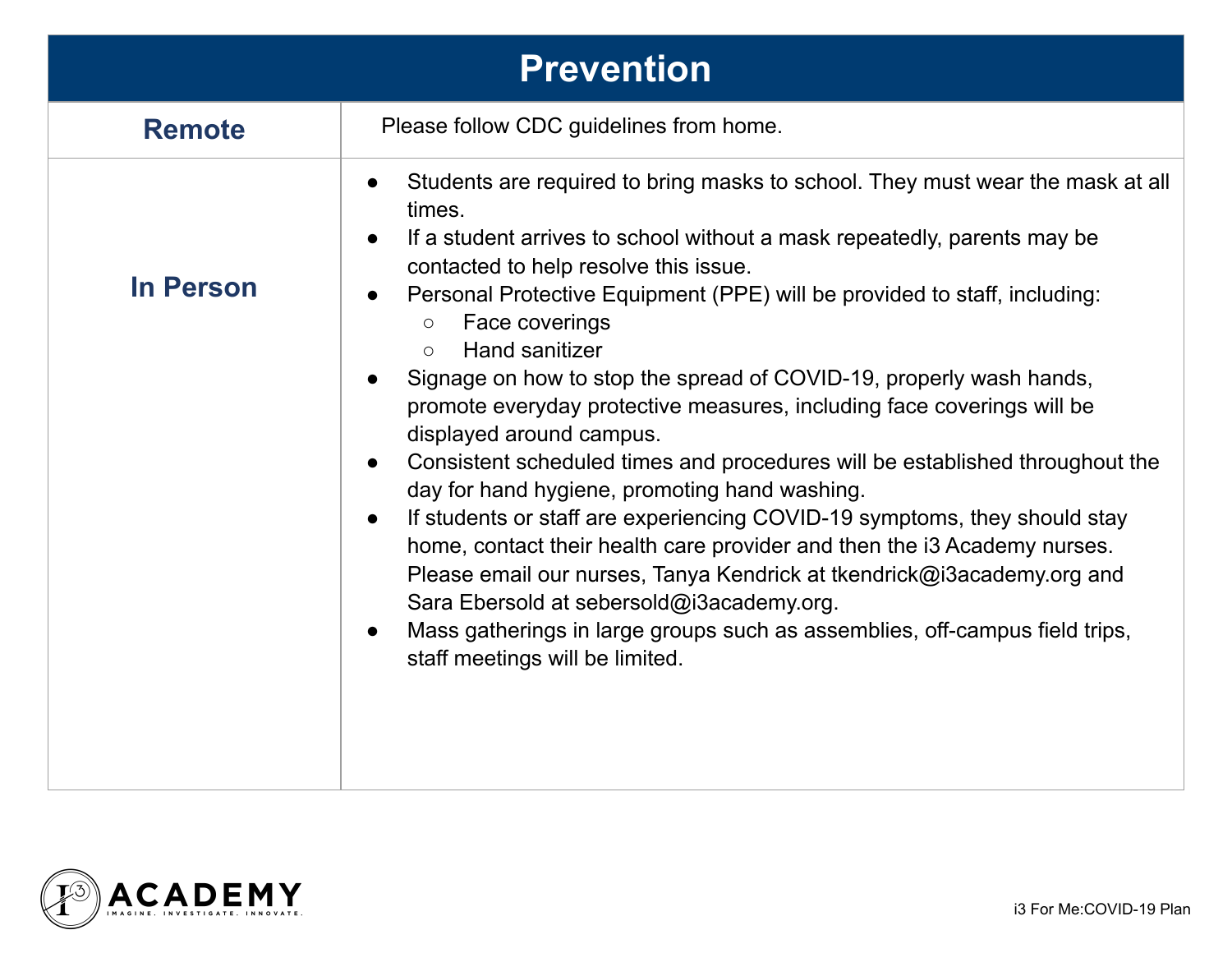| Transmission Mitigation and Cleaning Procedures |                                                                                                                                                                                                                                                                                                                                                                                                                           |
|-------------------------------------------------|---------------------------------------------------------------------------------------------------------------------------------------------------------------------------------------------------------------------------------------------------------------------------------------------------------------------------------------------------------------------------------------------------------------------------|
| <b>Remote</b>                                   | Please follow CDC guidelines from home.                                                                                                                                                                                                                                                                                                                                                                                   |
| <b>In Person</b>                                | Custodial cleaning practices will be focused on cleaning for health, which<br>includes an emphasis on disinfecting surfaces where bacteria or viruses are<br>most likely to be transmitted.<br>Custodial services will consult with the school Health and Wellness<br>Coordinator (nurse) to ensure appropriate and timely measures are taken to<br>preserve the health and safety of our students, staff, and community. |

| <b>Materials and Manipulatives</b> |                                                                                                          |
|------------------------------------|----------------------------------------------------------------------------------------------------------|
| <b>Remote</b>                      | If necessary, is Academy staff will schedule a time for families to pick up<br>materials to use at home. |
| <b>In Person</b>                   | Teachers will monitor the sharing of all supplies, utensils, devices, toys, books,<br>and learning aids. |

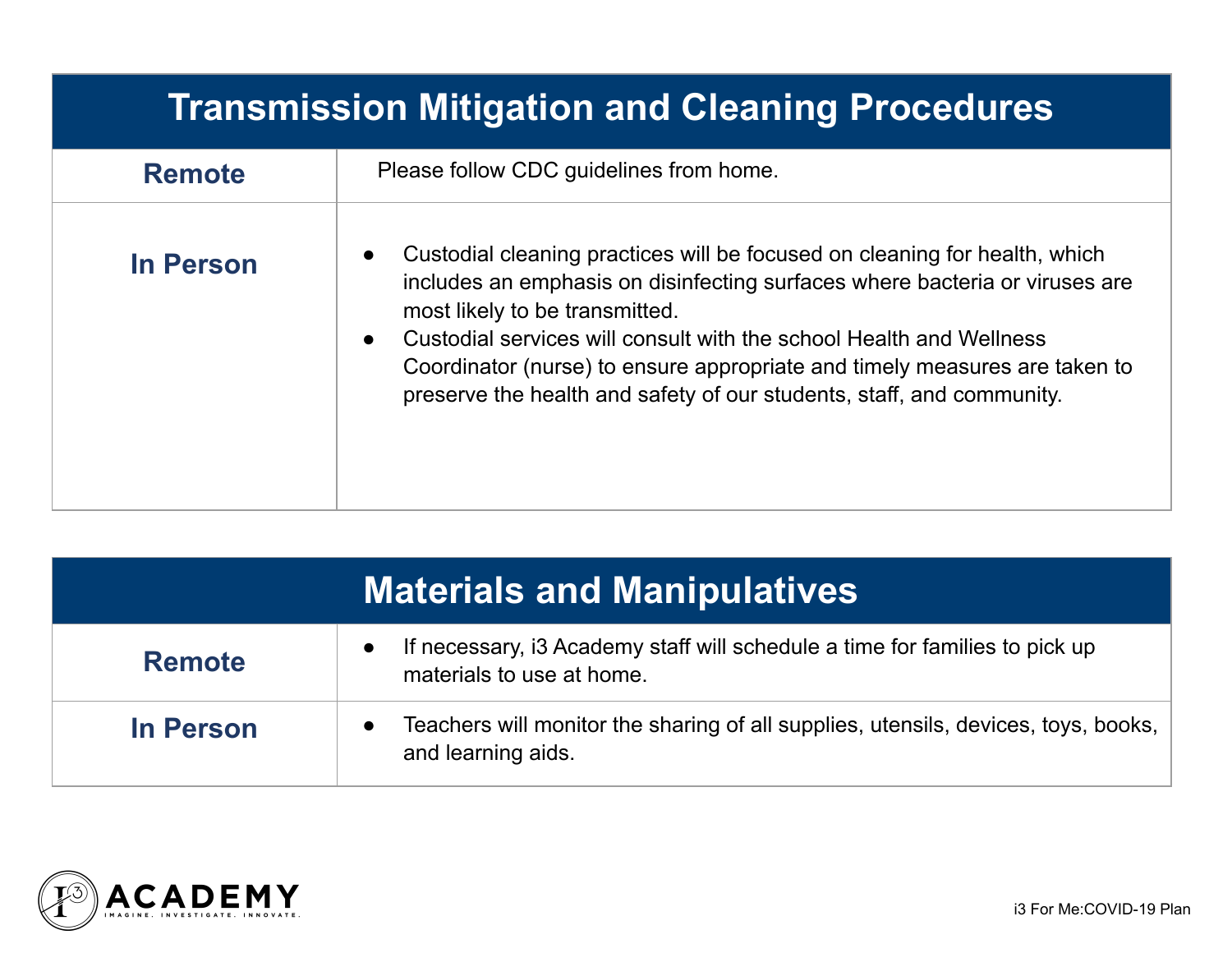| <b>Plan for Sick or Symptomatic Students or Faculty</b> |                                                                                                                                                                                                                                                                                                                                                                                                                                                                                                                                                                                                                                                                                                                                                                                                                                                             |
|---------------------------------------------------------|-------------------------------------------------------------------------------------------------------------------------------------------------------------------------------------------------------------------------------------------------------------------------------------------------------------------------------------------------------------------------------------------------------------------------------------------------------------------------------------------------------------------------------------------------------------------------------------------------------------------------------------------------------------------------------------------------------------------------------------------------------------------------------------------------------------------------------------------------------------|
| <b>In Person</b>                                        | Symptomatic staff and students in the building will go to an established isolation<br>$\bullet$<br>room (not the health room, as this must be kept available) until they can safely<br>leave the building.<br>We will coordinate with Alabama Department of Public Health (ADPH) and<br>$\bullet$<br>other medical institutions regarding suspected and confirmed cases.<br>ADPH and UAB experts will assist the i3 Academy leadership team to<br>$\circ$<br>determine a course of action on a case-by-case basis.<br>We will follow <b>ADPH Back-to-School Guidance</b> .<br>$\circlearrowright$<br>All close contacts will be informed via email if there is a confirmed case of<br>$\bullet$<br>COVID-19.<br>The privacy and dignity of any suspected or positive student or staff member<br>$\bullet$<br>will be a priority during this sensitive time. |

| <b>Attendance</b> |                                                                                                                                                                                          |
|-------------------|------------------------------------------------------------------------------------------------------------------------------------------------------------------------------------------|
| <b>Remote</b>     | Students will check in with their teacher daily.<br>If a student become sick at any point, parent/guardian should email teacher<br>$\bullet$<br>directly to let him/her know.            |
| In Person         | Students will check in with their teacher daily.<br>If a student becomes sick at any point, parent/guardian should email teacher and<br>$\bullet$<br>nurse directly to let him/her know. |

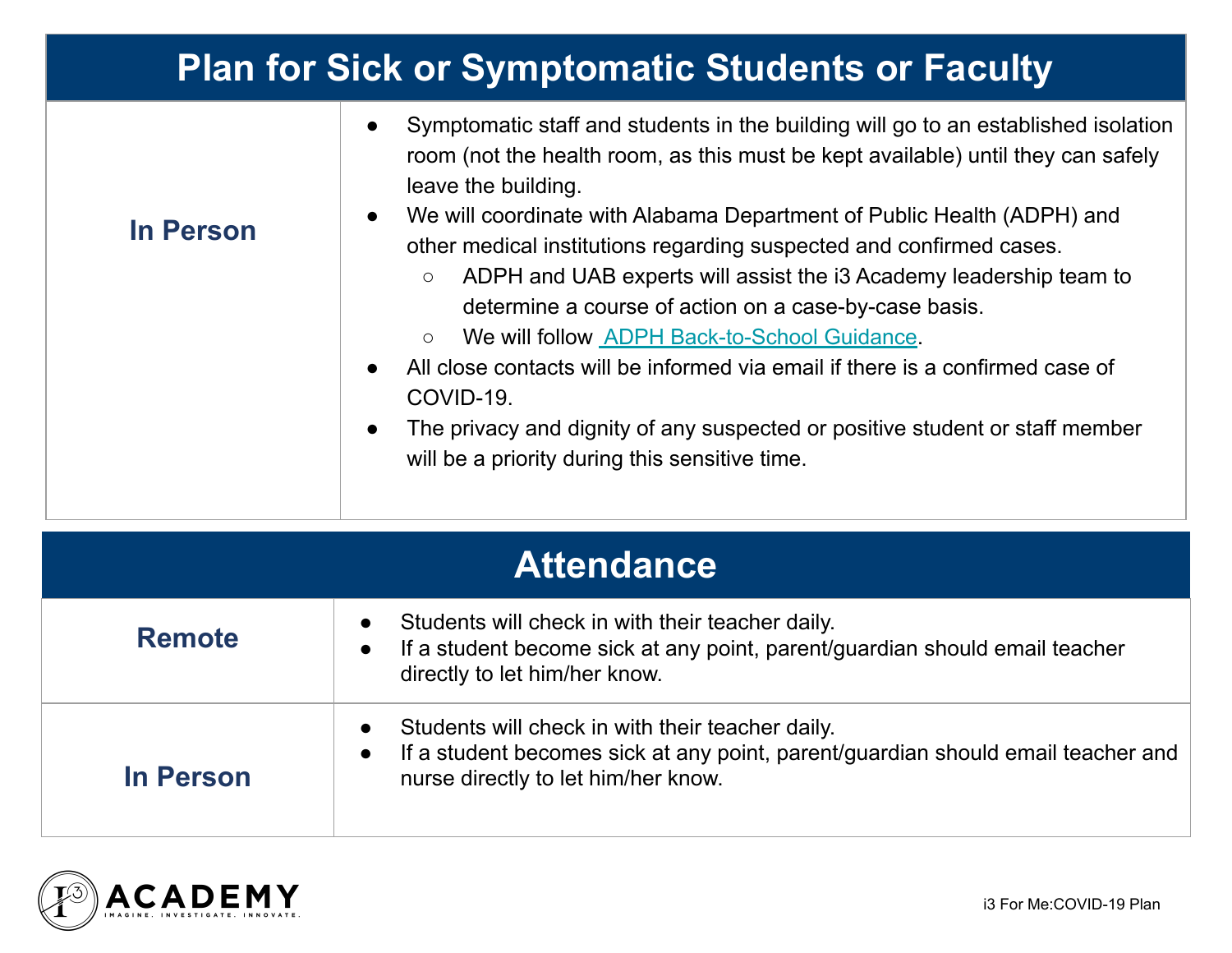| <b>Transitions and Restrooms</b> |                                                                                                                                                                                                                                                                                                                                                                                                                                                                        |
|----------------------------------|------------------------------------------------------------------------------------------------------------------------------------------------------------------------------------------------------------------------------------------------------------------------------------------------------------------------------------------------------------------------------------------------------------------------------------------------------------------------|
| In Person                        | <b>Transitions</b><br>We will control the flow of traffic into and out of the building to ensure that<br>$\bullet$<br>maximum capacity plans are adjusted and managed at each entry and exit<br>point.                                                                                                                                                                                                                                                                 |
|                                  | <b>Restrooms</b><br>Younger students (K-1) will have single-person private restrooms.<br>$\bullet$<br>Older students (2-5) will have a limit on the number of students who can use<br>$\bullet$<br>the restroom at a time.<br>Restrooms and frequently-used surfaces will be cleaned regularly by<br>$\bullet$<br>custodial team.<br>Soap will be available at all times and proper handwashing will be<br>$\bullet$<br>encouraged for all students and staff members. |

| <b>Wellness, Enrichment, and Recess</b> |                                                                                                                                                      |
|-----------------------------------------|------------------------------------------------------------------------------------------------------------------------------------------------------|
| <b>Remote</b>                           | If necessary, enrichment and wellness teachers will work alongside classroom<br>teachers to incorporate wellness and enrichment into the curriculum. |
| In Person                               | Students will participate in wellness and enrichment regularly.<br>Wellness will take place in the gym or outside.                                   |

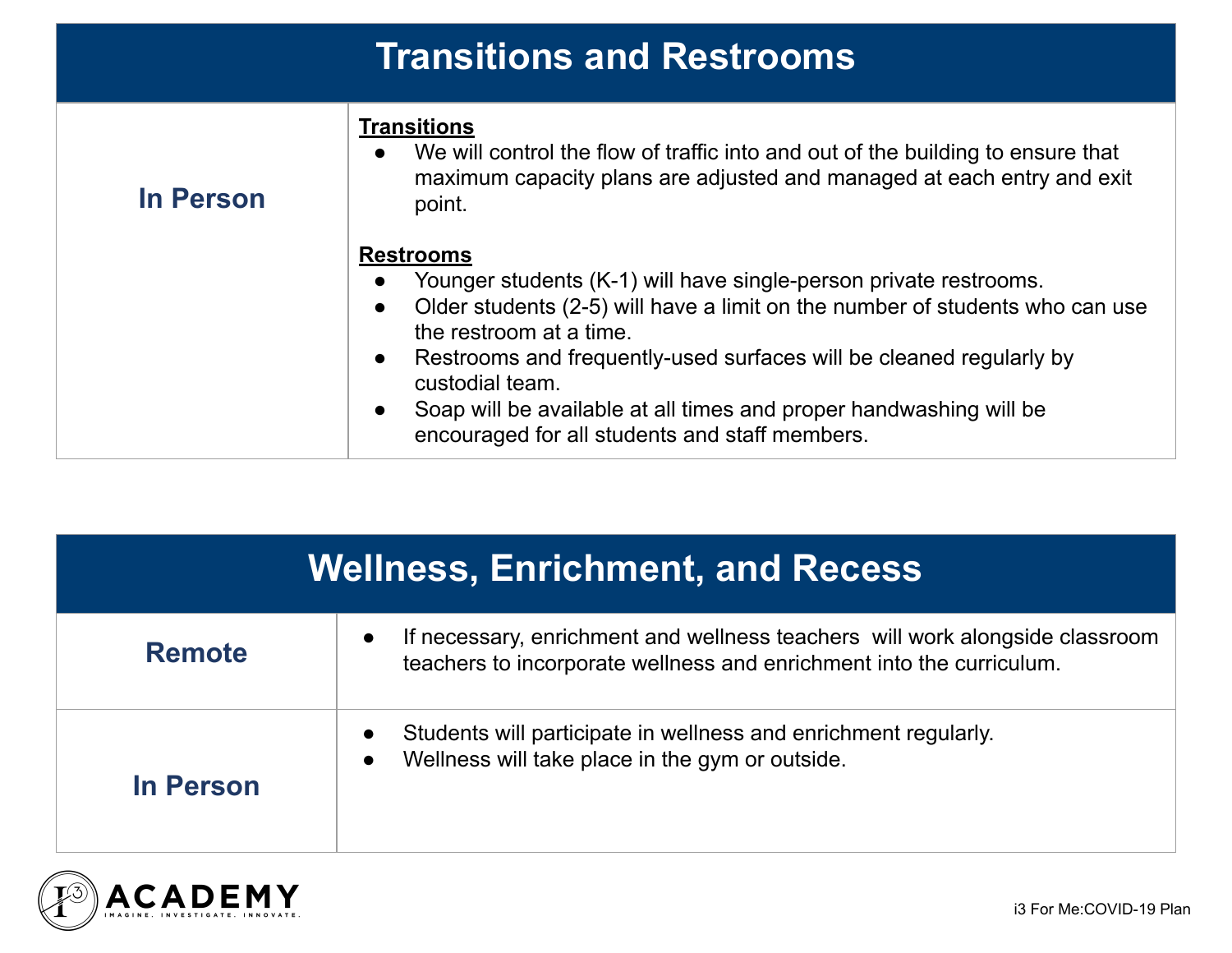| <b>Arrival and Dismissal</b> |                                                                                                                                                                                                                                                                                                                                                                                                                        |
|------------------------------|------------------------------------------------------------------------------------------------------------------------------------------------------------------------------------------------------------------------------------------------------------------------------------------------------------------------------------------------------------------------------------------------------------------------|
| <b>In Person</b>             | <b>By Car</b><br>i3 staff will limit contact with any family member who drops off/picks up a<br>$\bullet$<br>student to the extent possible.<br>Masks will be worn by staff members, and students and family members are<br>$\bullet$<br>required to wear masks at this time as well.                                                                                                                                  |
|                              | <b>By Bus</b><br>STS, our contracted bus service, will support students by providing safe and<br>$\bullet$<br>timely transport services for all riders. STS will serve students in special<br>education or with specific transportation needs.<br>Students are required to wear masks while on the bus.<br>$\bullet$<br>Wellness stations will be set up to disinfect hands before entering the building.<br>$\bullet$ |

| In Person | All visitors to campus must wear a mask and check in at the front desk.<br>During times of substantial spread, visitors will be limited to the foyer area. |
|-----------|------------------------------------------------------------------------------------------------------------------------------------------------------------|

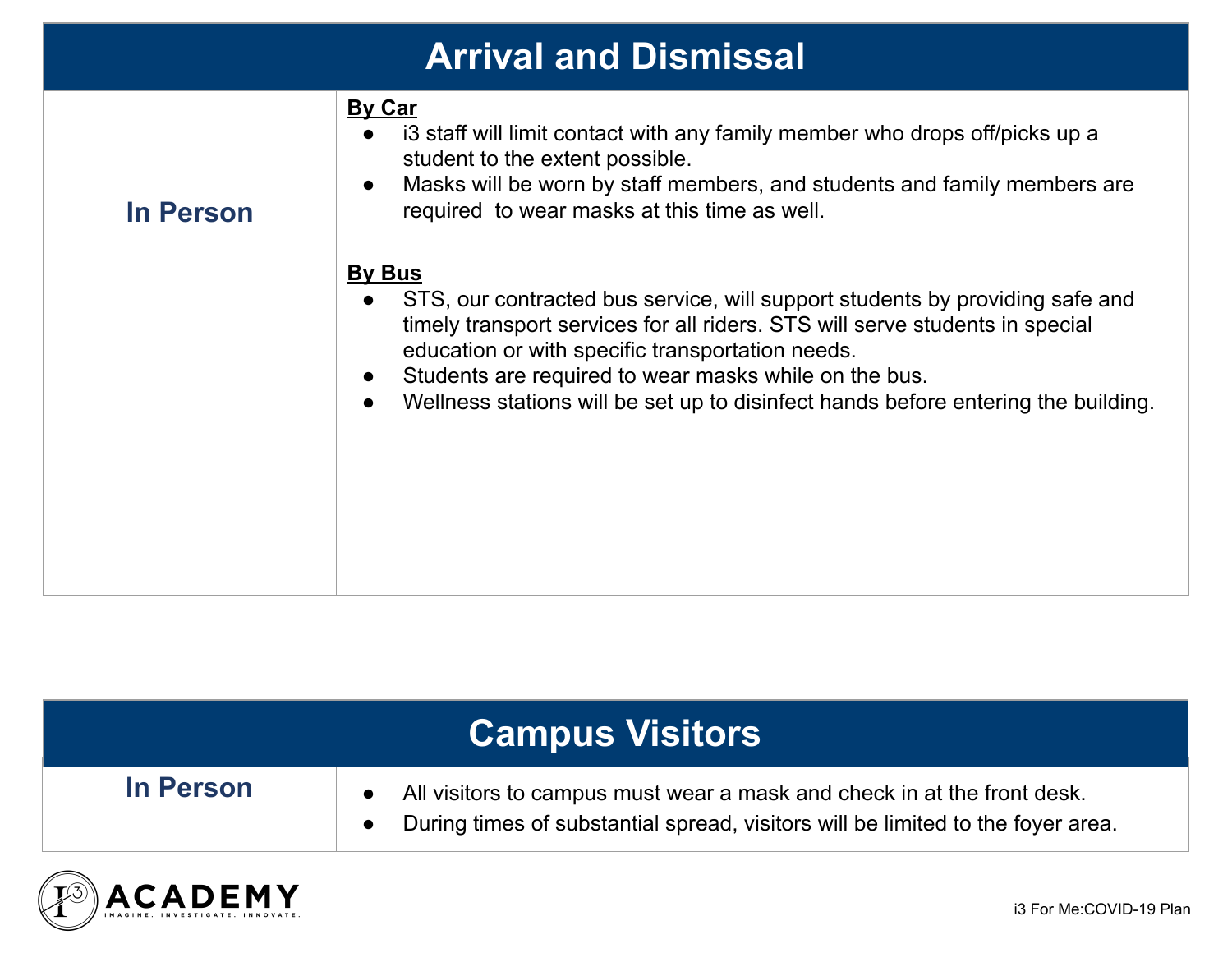## **Technology**

Technology is integral to teaching and learning. Every student at i3 will be assigned an iPad to sustain learning both at school and at home. Based on our collective experience from this past year, we understand the need to support families as they in turn support their children at home. We will provide how-to videos and trainings to help i3 parents with the programs and processes we plan to use throughout the school year. Students in kindergarten and first grade will use Seesaw. Students in second through fifth grade will use Google Classroom. We will be rolling out Class for Zoom this year as our Zoom platform. The help desk feature on our website and our technology team, Krystal Wright, Aaron Goldberg, and Dr. JohnMark Edwards, will be available to assist families with specific technology issues.

| <b>Remote</b> | All schoolwork and lessons will be delivered and assessed virtually through<br>the apps listed above. Some lessons may be hands-on, interactive, or<br>collaborative with other students. |
|---------------|-------------------------------------------------------------------------------------------------------------------------------------------------------------------------------------------|
| In Person     | Most lessons will be delivered in person, but platforms will be utilized for<br>various purposes and projects.                                                                            |

| <b>School and Internet Safety</b> |                                                                                                                                                                                                                                                                                                                               |
|-----------------------------------|-------------------------------------------------------------------------------------------------------------------------------------------------------------------------------------------------------------------------------------------------------------------------------------------------------------------------------|
| <b>Remote</b>                     | Teachers will share safety guidelines for using technology and video<br>$\bullet$<br>conferencing tools.                                                                                                                                                                                                                      |
|                                   | Teachers will share safety guidelines for using technology and video<br>$\bullet$<br>conferencing tools.                                                                                                                                                                                                                      |
| <b>In Person</b>                  | Our Student Resource Officers (SRO) will provide ongoing daily coverage of<br>$\bullet$<br>both i3 campuses to ensure safe environments for students, staff, and our<br>community. The service includes: emergency management, threat assessment,<br>campus security, and partnering with all local law enforcement agencies. |

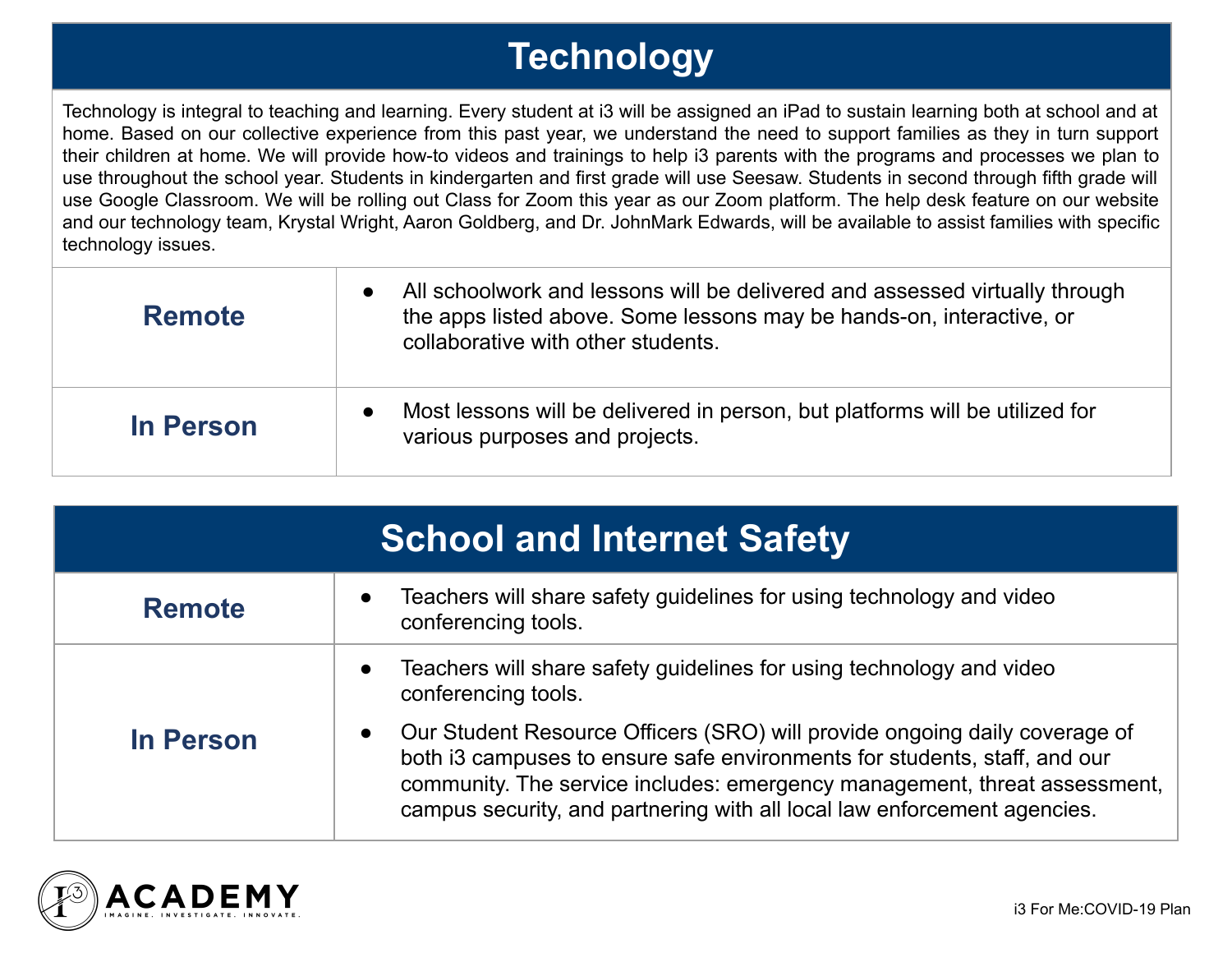| <b>Substitute Teachers</b> |                                                                                                                                                                                                                                |
|----------------------------|--------------------------------------------------------------------------------------------------------------------------------------------------------------------------------------------------------------------------------|
| <b>In Person</b>           | i3 Academy anticipates a need for substitute teachers - long-term assignments<br>and daily assignments.<br>If you know anyone who may be able to help as a substitute, please email<br>Pamela Thomas at PThomas@i3academy.org. |

| <b>Standards and Curricula</b> |                                                                                                                                                                                                                                                                                                                                                                                                |  |
|--------------------------------|------------------------------------------------------------------------------------------------------------------------------------------------------------------------------------------------------------------------------------------------------------------------------------------------------------------------------------------------------------------------------------------------|--|
| <b>Both Formats</b>            | <b>Standards</b><br>In both learning formats, the Alabama College and Career Readiness<br>$\bullet$<br>Standards (ACCRS) will be followed.<br><b>Curricula</b><br>Although lessons may be delivered in different ways, teachers will follow the<br>same curricula in both learning formats.<br>Center for Collaborative Classroom's Collaborative Literacy:<br>Being a Reader (K-2)<br>$\circ$ |  |
|                                | Making Meaning (K-5)<br>$\circ$<br>$\circ$ Being a Writer (K-5)<br>$SIPPS$ (K-5)<br>$\bigcirc$<br>MyPerspectives Literacy Curriculum in Middle School<br>Investigations Math (K-5) in Elementary, Carnegie Learning in Middle<br><b>Science and Social Students</b><br>Teacher-created<br>$\Omega$<br>Project-based<br>$\circ$                                                                 |  |
|                                | i3 For Me:COVID-19 Plan                                                                                                                                                                                                                                                                                                                                                                        |  |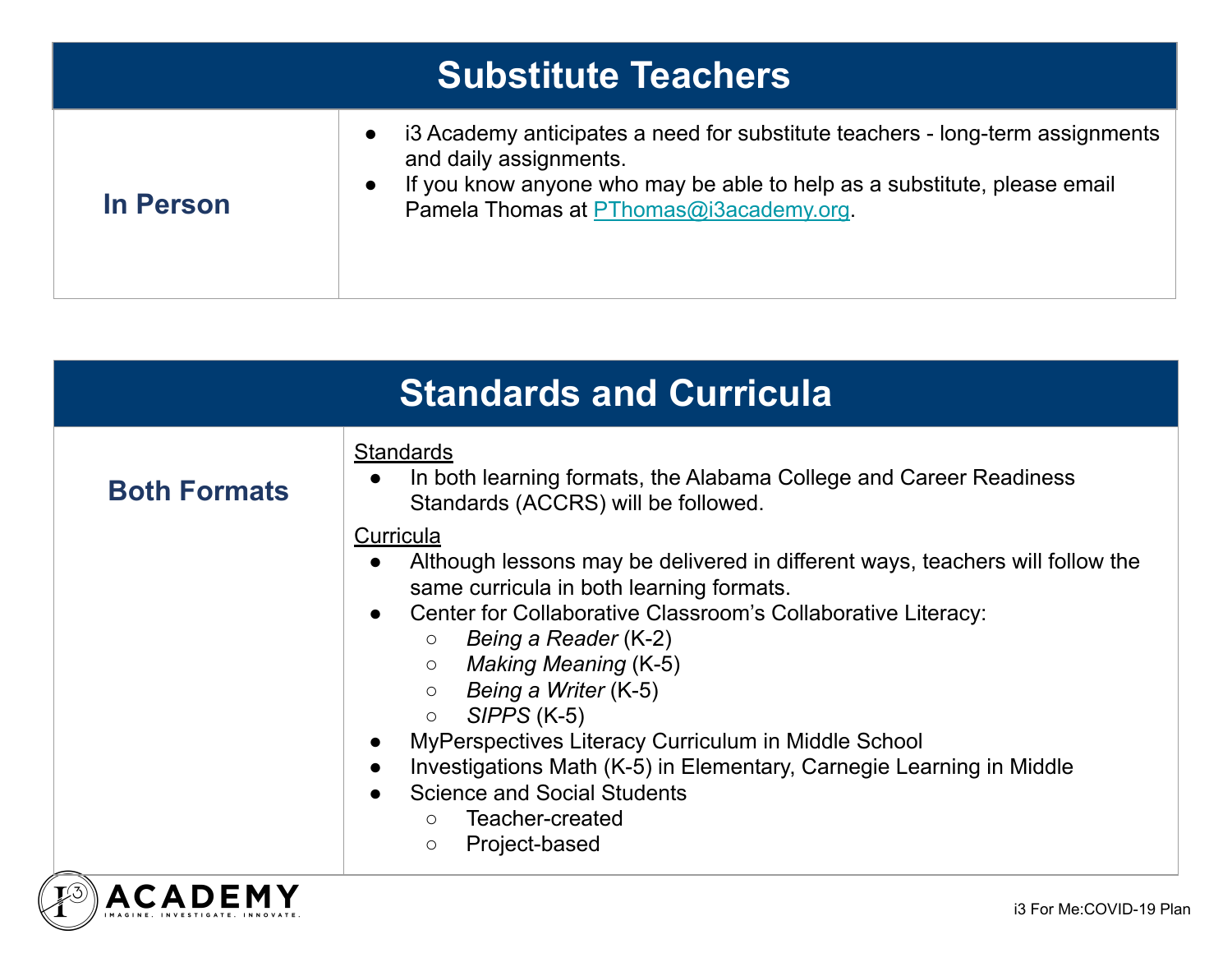| <b>Assessment and Grading</b> |                                                                                                                                                                                                                                                                                                                                                                    |  |
|-------------------------------|--------------------------------------------------------------------------------------------------------------------------------------------------------------------------------------------------------------------------------------------------------------------------------------------------------------------------------------------------------------------|--|
| <b>Remote</b>                 | Assessments:<br>Formal assessments should be administered on campus. It is required for students<br>to take the state ACAP testing on campus.<br>Grading: see below.                                                                                                                                                                                               |  |
| <b>In Person</b>              | <b>Assessments</b><br>Assessments will be given at regular intervals. They are critical in determining<br>student needs. The following formal assessments are utilized at i3 Academy:<br>iReady - Given three times per year<br>NWEA MAP- Given two times per year<br>$\bullet$<br>ACAP - End of year state assessment<br>Grading<br>Standards-based grading (K-1) |  |
|                               | <b>Teaching Strategies GOLD</b><br>$\bigcirc$<br>JumpRope (2-6)                                                                                                                                                                                                                                                                                                    |  |

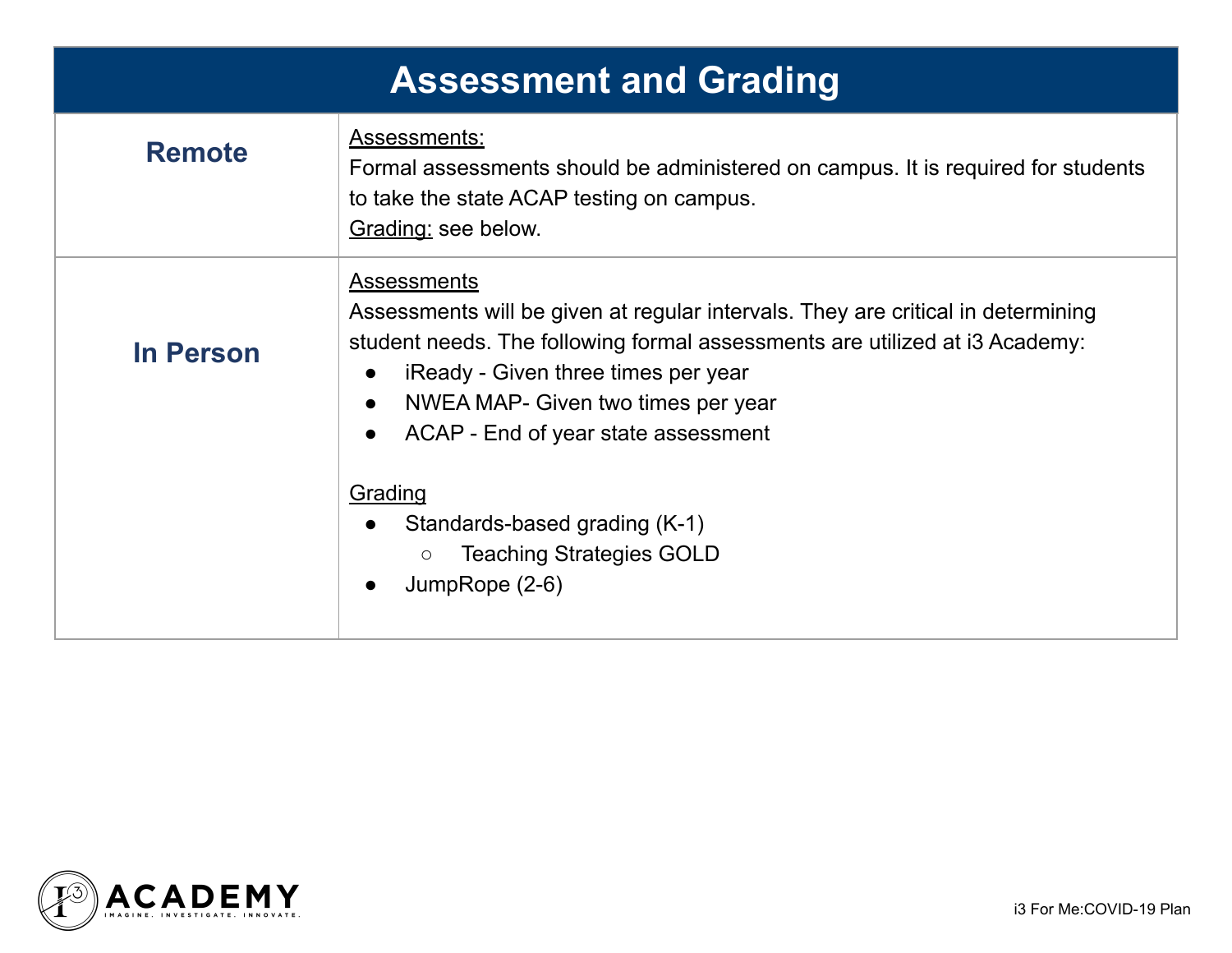## **Special Populations (Gifted, Special Education, English Learners, 504)**

i3 Academy is committed to providing free and appropriate educational opportunities for students with unique circumstances to the greatest extent possible in alignment public health guidelines. Collaboration with families is an integral part of these plans and processes and continues to be essential during this time. To address the unique needs of students with disabilities, special education providers will continue to work with families to collaboratively identify the most essential services for each student that can be provided both directly and indirectly in remote and in-person learning environments. Service plans will be adjusted as needed for the circumstances of the learning environment. We recognize that each student will have an individual plan. If a student who receives services is required to self-isolate, we will work diligently to set detailed plans for the delivery of special education services.

| <b>Remote</b> | Parents will be contacted in order to determine the best ways to provide services<br>to students. |
|---------------|---------------------------------------------------------------------------------------------------|
| In Person     | Students will receive all support services in person.                                             |

| <b>Child Nutrition Program</b> |                                                                                                                                                                                                                                                                                         |  |
|--------------------------------|-----------------------------------------------------------------------------------------------------------------------------------------------------------------------------------------------------------------------------------------------------------------------------------------|--|
| <b>Remote</b>                  | If necessary, we will develop a "grab and go" program for any remote students<br>$\bullet$<br>who need lunch.                                                                                                                                                                           |  |
| In Person                      | Students will eat lunch in their classroom at the elementary school and in the<br>$\bullet$<br>cafeteria at the middle school.<br>Compliance with Federal requirements for meals served and cleaning and<br>$\bullet$<br>disinfecting of facilities aligned with CDC cleaning guidance. |  |